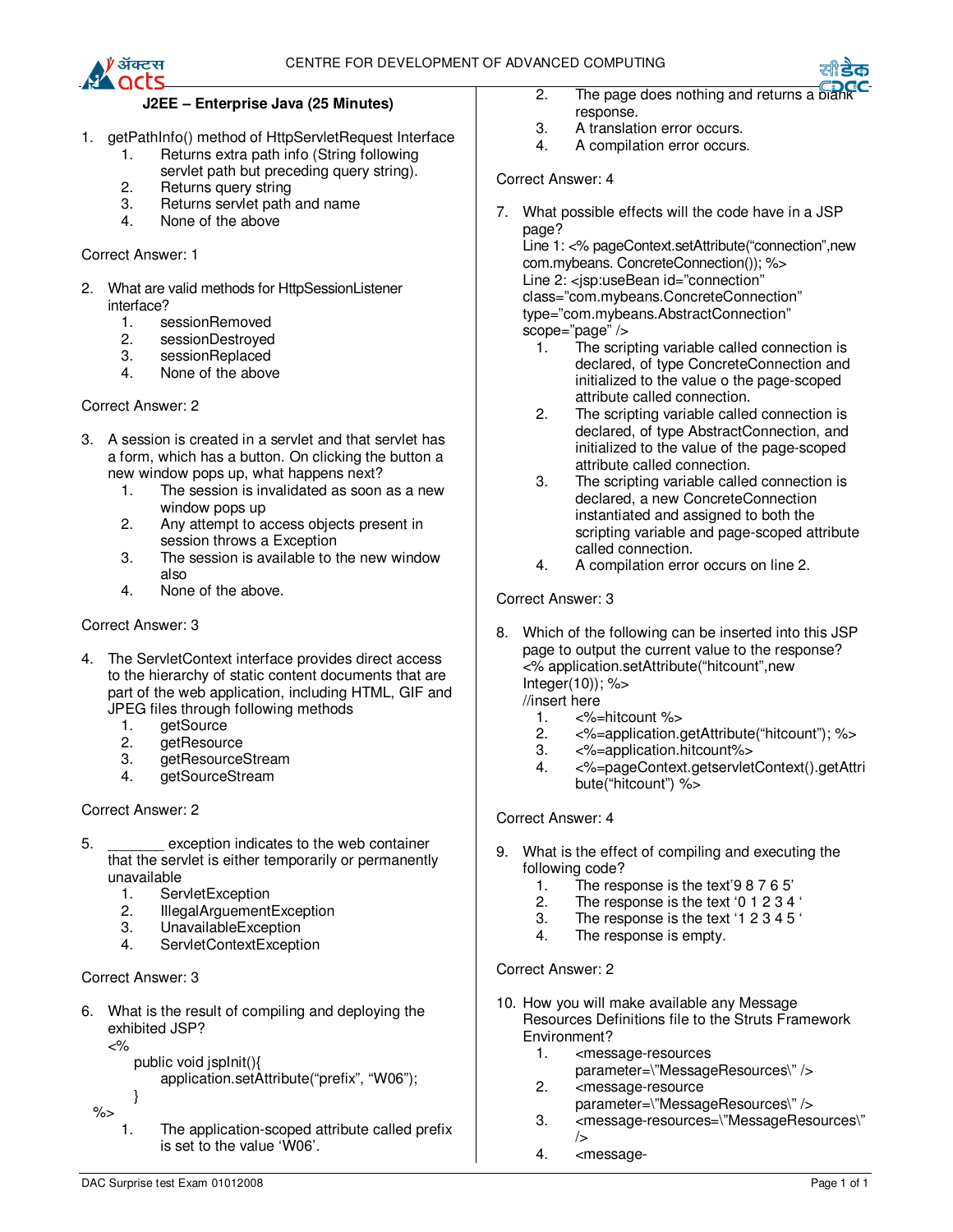# **C-DAC's Advanced Computing Training School, Pune**

resources=\"MessageResourcesparameter\"/  $\overline{\phantom{a}}$ 

### Correct Answer: 1

- 11. Which statement is true regarding struts?
	- 1. Model components correspond to web pages.
	- 2. Vie components provide the business logic or data behind a struts program.
	- 3. One of the major contributions of controller components is that they allow the developer to remove much of the error handling logic from the JSP pages in their application.
	- 4. Struts framework does not allow your code to be highly platform independent.

## Correct Answer: 3

- 12. Controller components in struts are java classes and must be built using specific rules. They are usually referred as:<br>1. Acti
	- 1. Actions<br>2. Action
	- **Action**
	- 3. Action classes
	- 4. Action controller

## Correct Answer: 3

- 13. Which statement is true regarding action class of struts?
	- 1. An action class can not acts as wrapper class
	- 2. An action class extends struts "org.apache.struts.action.Action" class
	- 3. Action class can not transfer data from view layer to process layer
	- 4. None of the above

# Correct Answer: 2

- 14. Identify the most appropriate definition of getEJBMetaData()
	- 1. This method allows the clients to obtain extra information about the EJB.This method throws a java.rmi.RemoteException.
	- 2. This method is used to get a handle for the home object. This obtained handle can be used later to get the handle to the home object.
	- 3. This method is used to remove an EJB object. It has two forms. The first orm takes a Handle object a parameter and the other takes the primary key as a parameter.
	- 4. This method returns an instance of the entity's primary key class. With this method, you can set bean attributes.

### Correct Answer: 1

- 15. EJB technology uses Java Remote method Invocation
	- 1. For communication between an enterprise bean and a client.
	- 2. For communication between two enterprise
- beans
- 3. Both 1 and 2
- 4. For binding a name with an enterprise bean

## Correct Answer: 3

- 16. An online retailer uses various EJBs to construct their catalogue and maintain stock counts, retrieving the item codes, prices and stock levels singularly. They have recently been delivered a custom-built website, but the developers forgot to ask what data storage mechanism they were using and therefore supplied them only with a set of helper beans and some database drivers. What combination of patterns would you use to interface the helper beans with their EJB application?
	- 1. Model-View-Controller<br>2. Business Delegate
	- **Business Delegate**
	- 3. Intercepting Filter
	- 4. Transfer Object

## Correct Answer: 2

- 17. Identify the statement that best describes the persistence use tag required for a CMP EJB.
	- 1. The persistence use tag defines the options that determine the persistence type, transaction behavior, and ejbLoad() and ejbStore() behavior for entity EJB in WebLogic Server.
	- 2. The persistence use tag contains text that identifies an entity EJB persistence type.
	- 3. The persistence use tag defines the full path of the file that stores data for this persistence type.
	- 4. The persistence use tag stores the identifier of the persistence type to be used for this particular bean.

## Correct Answer: 4

- 18. Which of the following is true about Entity beans and Hibernate?
	- a) X in Entity Bean at a time we can interact with only one database. Where as in Hibernate we can able to establish the connections to more than one database. Only thing we need to write one more configuration file.X x
	- b) Entity Beans does not support OOPS concepts where as Hibernate does.
	- c) Hibernate supports multi level caching, where as Entity Beans doesn't.
	- 1. Only a
	- 2. Only a and b
	- 3. All a, b and c
	- 4. Only c

### Correct Answer: 3

- 19. How does Hibernate distinguish between transient (i.e. newly instantiated) and detached objects? Choose correct answer from following?
	- 1. Hibernate uses the "version" property, if there is one.